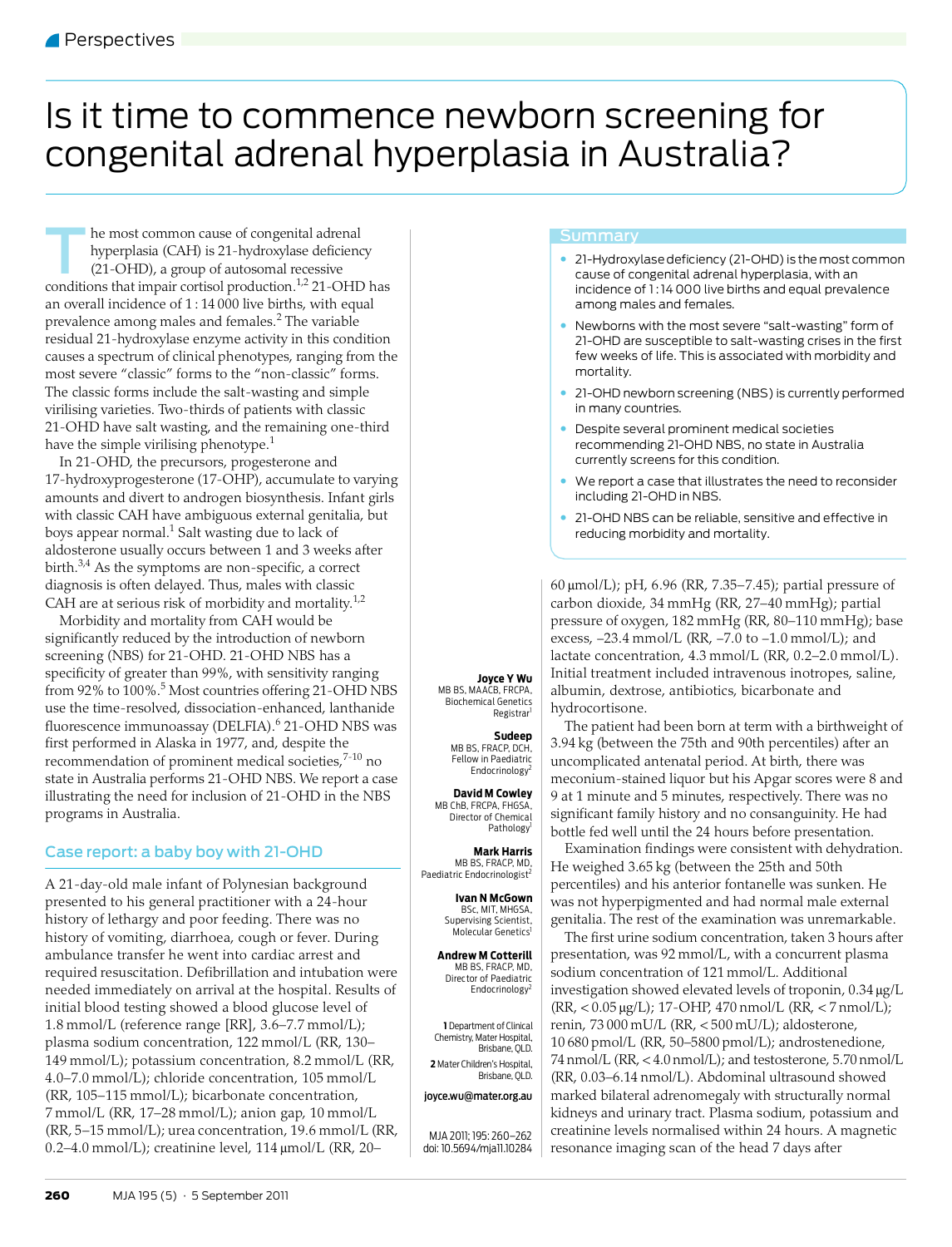presentation showed no evidence of hypoxic–ischaemic encephalopathy.

He remained in the paediatric intensive care unit for 2 days before being transferred to the ward; he was discharged 7 days after presentation on hydrocortisone, fludrocortisone and sodium chloride tablets. At 1-month follow-up, he was noted to be thriving. Genetic testing demonstrated homozygous mutation (c.293-13A/C>G) in the *CYP21A2* gene, which is associated with either a salt-wasting or a simple virilising CAH phenotype.

### To screen or not to screen?

The aim of 21-OHD NBS is to reduce the morbidity (neurological damage or intellectual disability) and mortality associated with salt-losing crises. $3,6$  $3,6$  Other benefits include shortening the time of sex assignment for babies with a virilised 46, XX karyotype, and avoiding precocious puberty and decreased final height in the simple virilising form. As mentioned above, boys generally appear normal at birth. They are thus unlikely to be diagnosed before discharge from hospital. Symptoms of salt wasting are non-specific and usually develop between 1 and 3 weeks after birth. NBS for 21-OHD would use the same blood spots that are currently collected for all newborns at 72 hours, making results available by the time babies are 10 days old. $3$  This would be before most babies with salt-wasting 21-OHD became symptomatic, thus allowing time to institute appropriate replacement therapy with hydrocortisone and fludrocortisone. NBS for 21-OHD only identifies a few babies with non-classic CAH[.6](#page-2-5)

NBS for 21-OHD has not been introduced in Australia. One reason for this is that there are currently no data available worldwide on the cost-effectiveness of screening for 21-OHD.<sup>11-[13](#page-2-10)</sup> This is because the benefits of early detection are difficult to quantify. In one American study, it was estimated that screening for 21-OHD would cost slightly more than \$20 000 per life-year (LY) saved. This is less than the \$50 000 per LY saved conventionally used as a benchmark for cost-effectiveness.[14](#page-2-11) Another American study put forward data suggesting that the cost is above \$50 000 per LY saved. The authors noted, however, that, based on United States regulatory policy decisions, society is willing to spend up to \$300 000 per LY saved.[15](#page-2-12)

However, we do know the financial cost involved; a 2-year pilot study conducted in New South Wales and the Australian Capital Territory estimated that the withinlaboratory cost per 21-OHD case detected, measuring 17-OHP using DELFIA, was \$42 717.<sup>3</sup> This is comparable to the cost in other countries.<sup>5,[16](#page-2-13),17</sup> All these countries have advocated for 21-OHD NBS based on studies done several years after implementation. The Australian pilot study also concluded that there is good justification for 21-OHD NBS.<sup>[3](#page-2-2)</sup>

The second argument against 21-OHD NBS is that insufficient data exist to prove a reduction in mortality and morbidity. Many studies have found, however, that the prevalence of CAH is higher in the screened populations than in unscreened populations comprising similar ethnic backgrounds. The unequal ratio of males to females in unscreened populations is consistent with an increased

male neonatal mortality due to undetected salt-wasting 21-OHD CAH. This was even found in areas with good health care, where it was originally thought that patients with CAH would be clinically diagnosed in good time.<sup>[6](#page-2-5)[,11,](#page-2-9)[18-](#page-2-15)22</sup> Studies have also found decreased hospitalisation and decreased time to correct sex assignment in the screened population.<sup>5,[17](#page-2-14),[21](#page-2-17)</sup> The case we present also illustrates the serious and real mortality risk in baby boys with salt-wasting CAH.

The third argument against adopting 21-OHD NBS is the previously documented low positive predictive value (PPV) of screening methods. This is primarily due to the use of the DELFIA method, which has a PPV of 1%, resulting in many unnecessary follow-ups.<sup>[6](#page-2-5)</sup> The number of false positives could be reduced by using cut-offs adjusted for weight and gestational age.<sup>[11](#page-2-9)</sup> Immunoassay specificity can also be improved by organic solvent extraction.[10](#page-2-7) New strategies in 21-OHD NBS include second-tier screening with either molecular testing or steroid analysis using liquid chromatography-tandem mass spectrometry (LC-MS/MS). Molecular testing is less reliable and more costly and time-consuming than steroid analysis by LC-MS/MS.<sup>[1](#page-2-0),6</sup> Moreover, LC-MS/MS is now more accessible in most NBS laboratories.<sup>[3](#page-2-2)[,6](#page-2-5)</sup> In a German program incorporating second-tier LC-MS/MS testing using the sum of 17-OHP and 21-deoxycortisol (a steroid produced by 11-β-hydroxylation of 17-OHP) levels divided by cortisol level, investigators achieved a PPV of 100%; they correctly identified 16 affected infants out of 242 500 infants tested, with no false-positive results.[23](#page-2-18) Furthermore, the Newborn Screening Quality Assurance Program is available for 21-OHD NBS to ensure high standards of testing.[24](#page-2-19)

The lack of a screening strategy in Australia is unusual, given that 21-OHD NBS is currently performed in many countries, including the US, New Zealand (for the past 28 years), Germany, Switzerland, Austria, France, Sweden, the Netherlands, Spain, Italy, Japan and Canada.<sup>[10](#page-2-7),25</sup> It appears to meet all population screening criteria.<sup>[13](#page-2-10)</sup> That is, CAH results in high morbidity and mortality if undetected; the 21-OHD NBS test is reliable and efficient; there is effective cheap treatment for CAH; and the incidence of CAH is relatively high (similar to phenylketonuria).<sup>[7,](#page-2-6)[16](#page-2-13)</sup> The American College of Medical Genetics considers CAH to be one of the 29 conditions for which screening should be mandated[.8](#page-2-20) The National Academy of Clinical Biochemistry in the US also strongly recommends CAH screening.<sup>9</sup> Recently, the US Endocrine Society Clinical Guidelines Subcommittee published a practice guidelines for CAH due to 21-OHD, and recommended that 21-OHD be included in all NBS programs.<sup>[10](#page-2-7)</sup>

We ask the question: when will Australia introduce 21-OHD NBS? The case we report provides another reminder of the potential mortality associated with salt-wasting CAH in the neonatal period. With others, we have previously reported a case of CAH detected at autopsy. $\rm ^4$  As a means of reducing the neonatal mortality associated with salt-wasting 21-OHD, and given improvements in methodology and accumulated evidence, we suggest that now is the time for Australia to start NBS for 21-OHD.